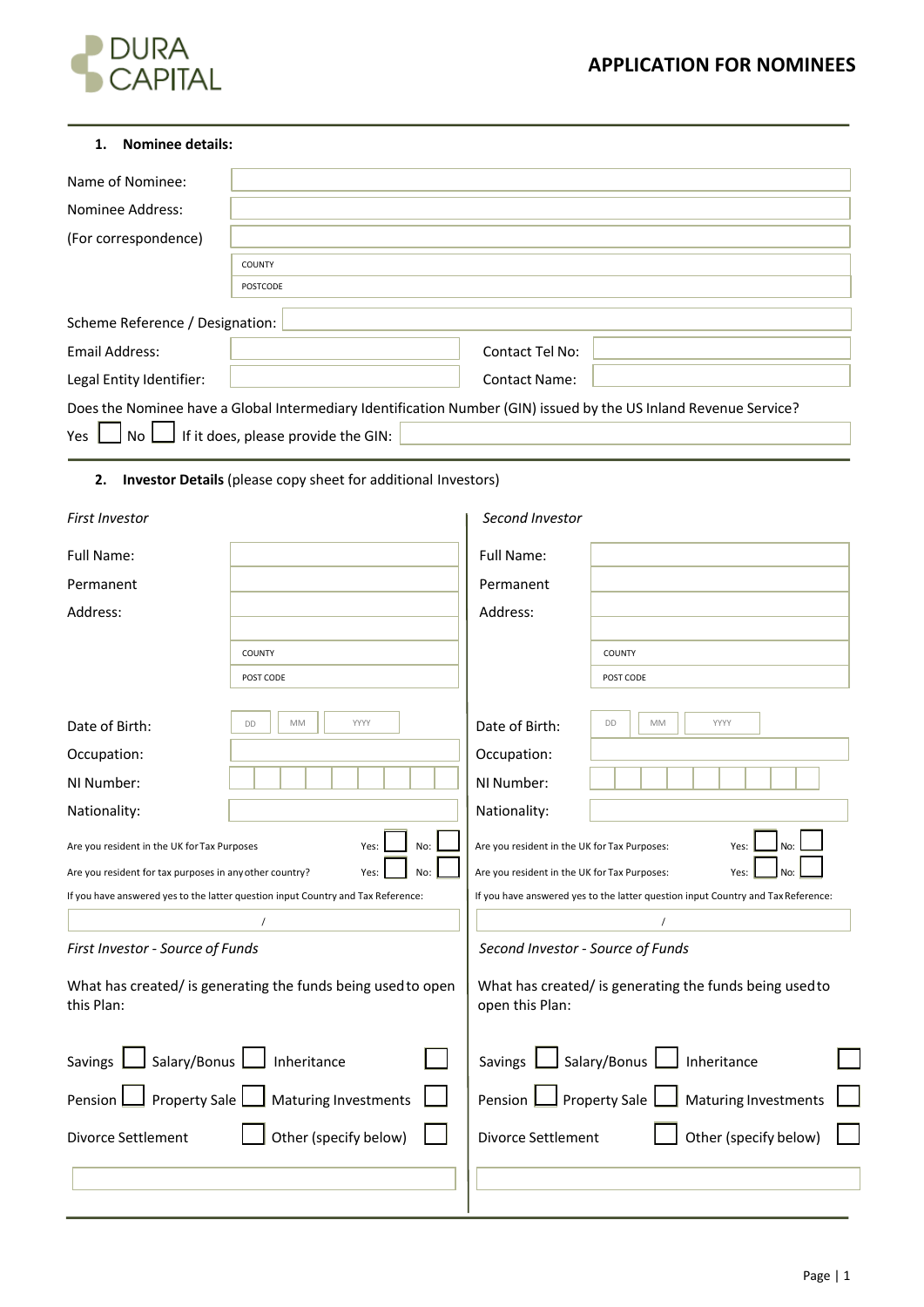

# **3. FSCS information**

Are any of the ultimate beneficial owner(s) of and who are investing in this Plan (please tick):

- > Natural person: A human being, as opposed to an artificial or legal person like acompany.
- $\triangleright$  Medium-sized enterprise: Made up of enterprises which employ few than 250 persons and which have an annual turnover not exceeding EUR 50 million, and/or an annual balance sheet no exceeding EUR 43 million.
- <sup>Ø</sup> Small Enterprise: An enterprise which employs fewer than 50 persons and whose annual turnover and/or annual balance sheet total does not exceed EUR 10million.
- <sup>Ø</sup> Microenterprise: An enterprise which employs fewer than 10 persons and whose annual turnover and/or annual balance sheet total does not exceed EUR 2 million.

# **4. Payment Details**

All redemptions will be transmitted to the following bank/building society account. Payments can only be made into an account with a bank of building society within the UK Clearing system.

| Bank / Building Society Name:              |            |                 |  |
|--------------------------------------------|------------|-----------------|--|
| Account Holder Name:                       |            |                 |  |
|                                            | Sort Code: | Account Number: |  |
| Building Society Reference or Roll Number: |            |                 |  |
|                                            |            |                 |  |

# **5. Source of Funds – what has created / is generating the funds being used to open this plan?**

| Accumulated Savings   | Pension Lump Sum | Employment related (e.g. Bonus)                                                          | Property Sale |
|-----------------------|------------------|------------------------------------------------------------------------------------------|---------------|
| Inheritance           |                  | $\frac{1}{2}$ Reinvestment of matured funds $\frac{1}{2}$ Transfer from another provider |               |
| Other (please state): |                  |                                                                                          |               |

# **6. Investment Details** (Minimum £3,000.00)

| <b>Product Name</b> | Amount $(f)^*$ | <b>Adviser Fee</b><br>$(E \text{ or } \%)$ | Adviser Fee has been settled<br>directly with Customer (circle) |
|---------------------|----------------|--------------------------------------------|-----------------------------------------------------------------|
|                     |                |                                            | YESONO <sub>C</sub>                                             |

# **\*Investment amounts must be in whole pounds.**

Please submit the above investment amount by bank transfer to the details below:

| <b>Bank Name:</b>                     | <b>HSBC Bank</b>                              |  |
|---------------------------------------|-----------------------------------------------|--|
| <b>Account Name:</b>                  | Dura Capital Client Money Holding Account     |  |
| Sort Code:                            | $40 - 02 - 50$                                |  |
| <b>Account Number:</b>                | 71426273                                      |  |
| IBAN:                                 | GB85MIDL40025071426273                        |  |
| <b>Payment Reference (MANDATORY):</b> | Please use your Legal Entity Identifier (LEI) |  |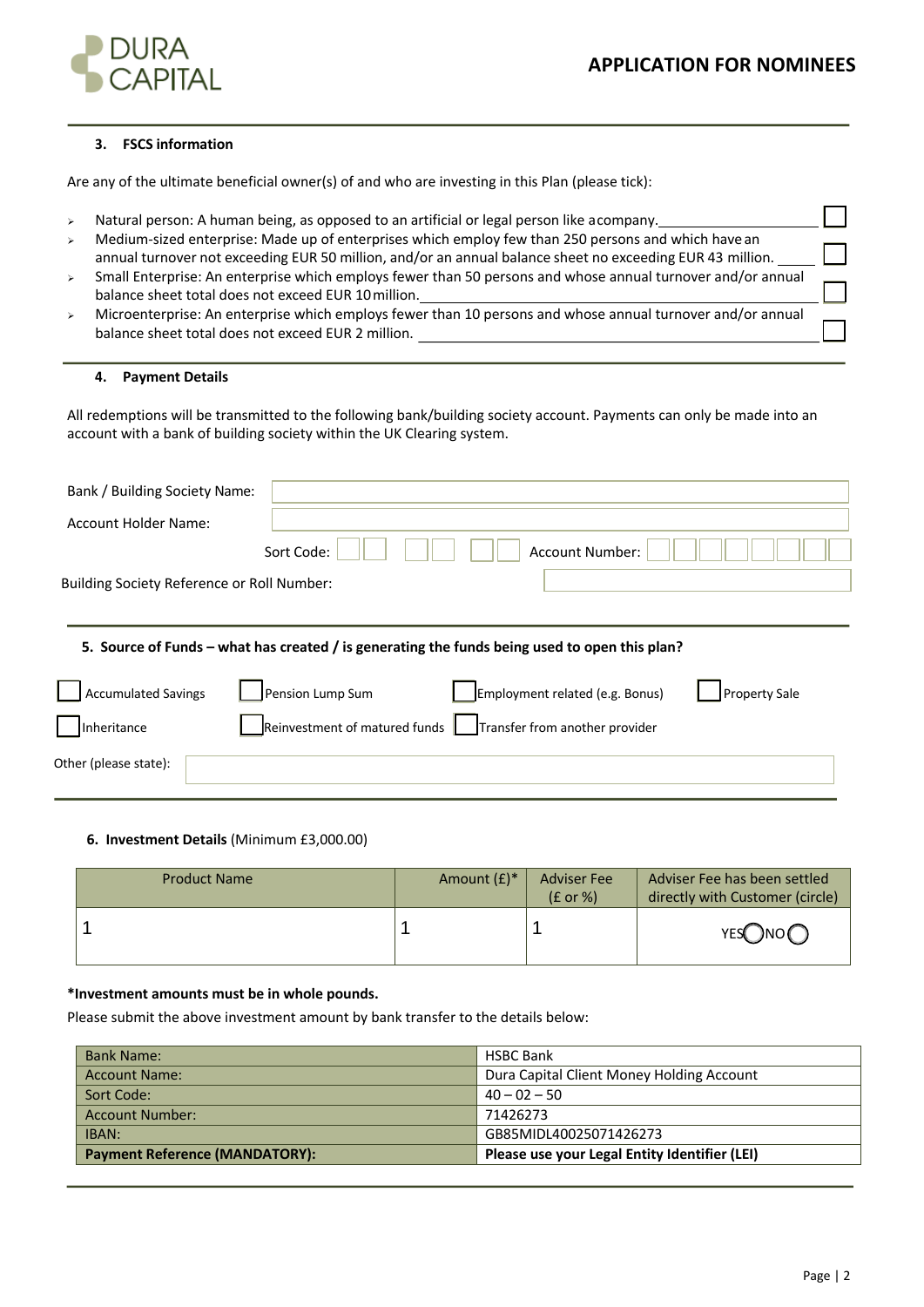

#### **7. Data Protection – uses of your data**

Dura Capital Limited is committed to processing your data in accordance with the Data Protection Act 1998. We may use your personal data to provide you with services you request from us, manage your accounts, make decisions, detect and prevent fraud, for analysis and assessment, and to ensure that we comply with legal and regulatory requirements. For further details of how Dura Capital Limited uses your information, please read our Data Protection Statement on our website www.duracapital.co.uk or ask for a printed copy.



I/We do not wish to receive marketing information by post and telephone.

By signing this form you agree that we can use and disclose your information in the ways described in our Data Protection Statement, as amended or updated from time to time.

#### **8. Declaration**

I/We, the Nominee, declare that I/we are authorised on behalf of the Investor, to give all types of instructions relating to this investment.

- ▶ I/We confirm that the information given on this application at the date of signing is true, complete and correct to the best of our knowledge and belief.
- Ø I/We declare that I/we understand the Plan brochure, including the Plan Risks and accept the Terms and Conditions and agree to be bound by the Terms and Conditions under which our plan will bemanaged.
- > I/We acknowledge that in order to comply with its obligations under UK tax legislation, Dura Capital Limited may request me/us to provide additional information and/or documentation related to the tax status of my/our organisation and any trustee, settlor, protector or beneficiary. I/We agree to comply at all times with such a request from Dura Capital Limited within the time specified by Dura Capital Limited in its request.
- $\triangleright$  I/We agree to advise Dura Capital Limited within 30 days in writing of any changes in the information contained in this Application Form, including any changes to the Nominee. I/We agree to provide evidence of the change if I am/we are askedto.
- > In accordance with the tax requirements applicable in the country/countries in which I am /we are resident for tax purposes, I/we have established where each Investor is resident for tax purposes, and I/we have complied or will comply with all relevant reporting requirements in respect of that Investor.
- ▶ I/We confirm that I/we have the full power to invest in the Plans and have taken all action necessary to authorise the completion of this application and the person(s) signing this Application Form have full power, consents and authority to do so on ourbehalf.
- I/We are not acting on behalf of a resident of the United States or a U.S. Person (as defined under the Internal Revenue Code of 1986, as amended) and I/we will not assist any person who is resident in the United States or a U.S. Person to acquire an interest in the Trust/Bond. I/We agree to inform you immediately should I/we believe anyone connected with the trust becomes a resident of the United States or a U.S. Person.
- Ø I/We are not acting on behalf of a person who is in the United States or who is a U.S. Person (as defined in Regulation S under the U.S. Securities Act of 1933, as amended).
- Ø I/We authorise Dura Capital Limited to hold the subscriptions, Plan Investments, interest and any other rights or proceeds in connection with our investments and any other cash and upon our request to transfer or pay to the Nominee any investments, interest, rights or other proceeds in connection with such investments.
- Ø I/We accept that the Plan Manager will only provide an annual statement on the value of thePlan.
- I/We have received the FSCS Information Sheet that was provided with this application form.
- Ø I/We confirm that I/we have read and understood the Key Information Document and Plan Brochure(s), including Plan risks and selling restrictions, and the Terms and Conditions under which your Plan will bemanaged.

#### **Notes:**

**Capacity**

- 1. Money Laundering Regulations (as amended): Under the regulations there is a legal requirement to prove the identity of people who wish to make an investment. In order to comply with these regulations, we require the Verification of Identify Section of this form to be completed.
- 2. Your Plan is designed to be held without change until it matures. The interim value of the underlying investment of the Plan does not directly impact on the benefits generated. The capital return from the Plan depends on the level of the Index/Indices at maturity and its/their performance throughout the Plan Term, which can be obtained from us or from public sources. We will send you Plan Statements once a year with information on how your Plan is progressing.
- 3. Capitalised terms unless otherwise defined, have the meanings given to them in the Terms and Conditions within the Plan brochure.

#### **8. Your signature** (please copy sheet for additional Signatories)

| <b>Authorised Signatory</b> |                              |
|-----------------------------|------------------------------|
| <b>Full Name:</b>           |                              |
| Capacity                    |                              |
|                             |                              |
| <b>Authorised Signatory</b> | Date: _____/ ______/ _______ |
| <b>Full Name:</b>           |                              |

# **PLEASE PROVIDE AN UP TO DATE LIST OF AUTHORISED SIGNATORIES (INCLUDING SAMPLE SIGNATURES) WHEN YOU SUBMIT THIS APPLICATION**